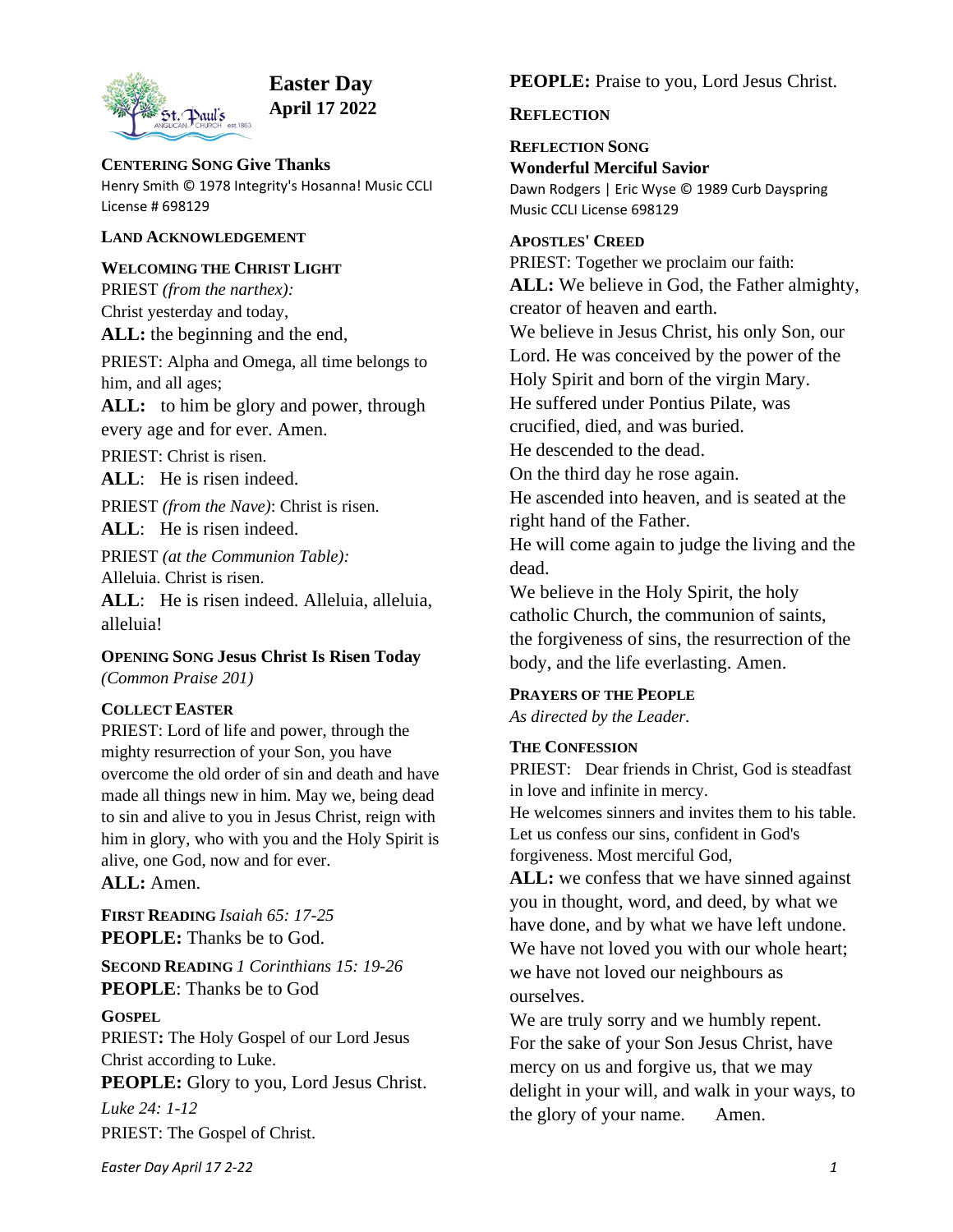#### **ABSOLUTION**

PRIEST: In God there is forgiveness. God forgives us, forgive each other, forgive ourselves.

#### **THE PEACE**

PRIEST: The peace of the Lord be always with you.

**PEOPLE:** And also with you.

## **PRAYER OVER THE GIFTS - EASTER**

PRIEST: God our strength and salvation, receive all we offer you this day, and grant that we who have confessed your name, and received new life in baptism, may live in the joy of the resurrection, through Jesus Christ the Lord. **ALL:** Amen.

# **EUCHARISTIC PRAYER 3**

PRIEST: The Lord be with you. **ALL:** And also with you.

PRIEST: Lift up your hearts.

**ALL:** We lift them to the Lord.

PRIEST: Let us give thanks to the Lord our God. **ALL:** It is right to give our thanks and praise.

PRIEST: Blessed are you, gracious God, creator of heaven and earth; we give you thanks and praise for the glorious resurrection of your Son Jesus Christ our Lord; for he is the true paschal lamb who has taken away the sin of the world. By his death he destroyed death, and by his rising to life again he has won for us eternal life. Therefore, joining our voices with the whole company of heaven, we sing our joyful hymn of praise to proclaim the glory of your name.

**ALL:** Holy, holy, holy Lord, God of power and might - heaven and earth are full of your glory. Hosanna in the highest.

Blest is the one who comes in the name of the Lord, Hosanna in the highest.

PRIEST We give thanks to you, Lord our God ... …Therefore, Father, according to his command,

**ALL:** We remember his death;

We proclaim his resurrection;

We await his coming in glory.

PRIEST: and we offer our sacrifice ...

… all honour and glory are yours, almighty Father, now and for ever. **ALL:** Amen

#### **THE LORD'S PRAYER**

PRIEST: And now, as our saviour Christ has taught us, we are bold to say,

**ALL:** Our Father, who art in heaven, hallowed be thy name, thy kingdom come, thy will be done, on earth, as it is in heaven. Give us this day our daily bread and forgive us our trespasses, as we forgive those who trespass against us. And lead us not into temptation, but deliver us from evil. For Thine is the kingdom, the power, and the glory, for ever and ever. Amen.

## **BREAKING OF THE BREAD 8**

PRIEST: Lord, we died with you on the cross **ALL:** Now we are raised to new life.

PRIEST: We were buried in your tomb.

**ALL:** Now we share in your resurrection.

PRIEST**:** Live in us, that we may live in you.

#### **PRE-COMMUNION**

PRIEST: The gifts of God for the People of God. **ALL:** Thanks be to God.

#### **THIS IS THE BODY OF CHRIST**

John L. Bell © 1996 Wild Goose Resource Group CCLI License 698129

#### **COMMUNION SONG**

**How Deep the Father's Love for Us** Stuart Townend © 1995 Kingsway's Thankyou Music CCLI license 698129

#### **PRAYER AFTER COMMUNION - EASTER**

PRIEST: God of life, bring us to the glory of the resurrection promised in this Easter sacrament. We ask this in the name of Jesus Christ the risen Lord. **ALL:** Amen.

#### **DOXOLOGY**

**ALL:** Glory to God whose power, working in us, can do infinitely more than we can ask or imagine. Glory to God from generation to generation, in the Church and in Christ Jesus, for ever and ever. Amen.

#### **BLESSING**

PRIEST: Now may the God of peace, who brought back from the dead our Lord Jesus, the great shepherd of the sheep, make us perfect in everything good to do his will, working in us that